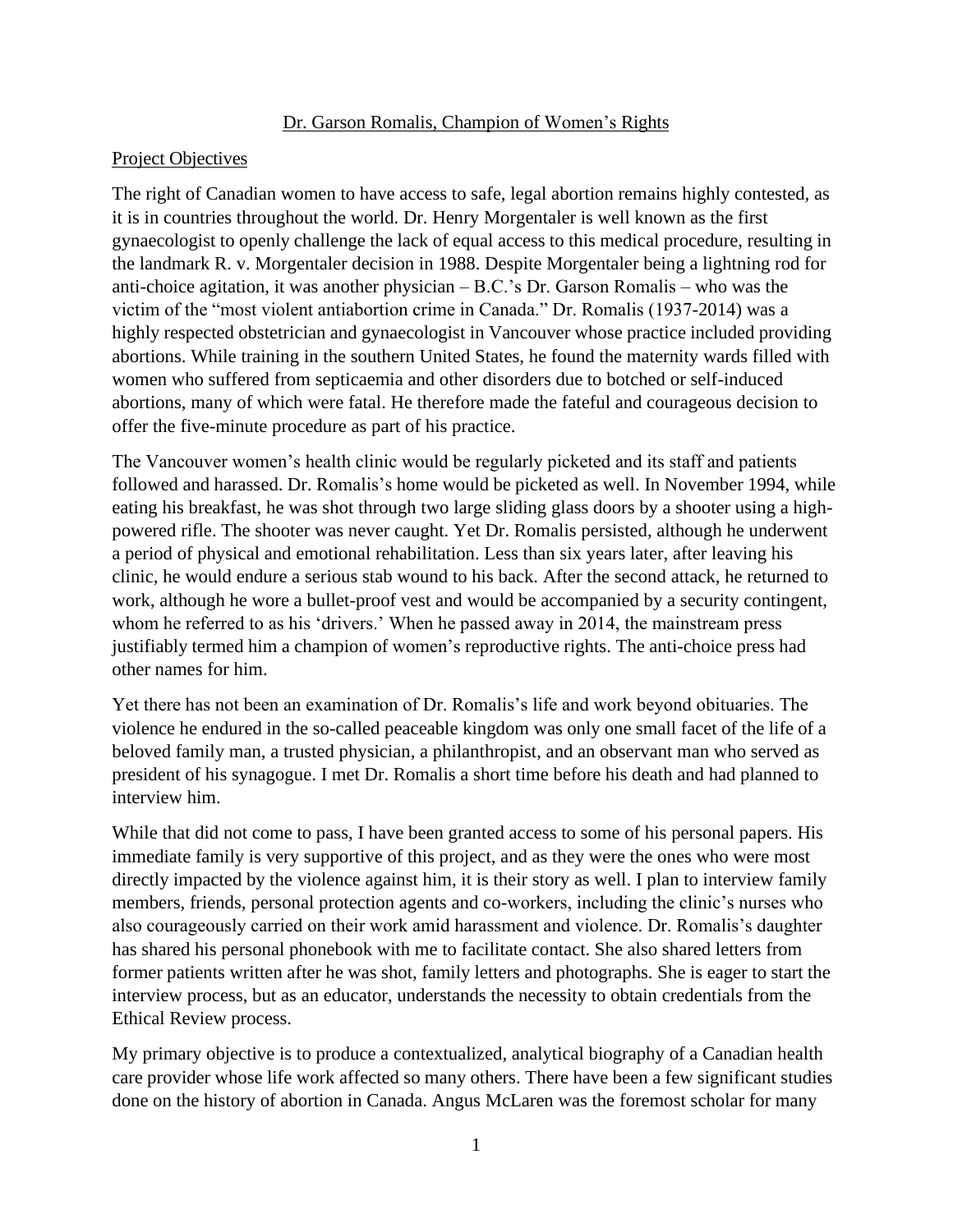years, with the most relevant book being the study he wrote with Arlene Tigar McLaren about Canadian birth control and abortion policy from the 1880s. He was followed by Christabelle Sethna who has written about the late  $20<sup>th</sup>$  century, and continues to produce important work with younger as well as international scholars on abortion tourism. A new generation of scholars, including Shannon Stettner and Katrina Ackerman, have focused upon the late  $20<sup>th</sup>$  century prochoice movement. Katrina was a former women's history student and research assistant of mine, went on to graduate studies and has taught women's health at the University of Saskatchewan. I plan to contextualize Dr. Romalis's story within the period after 1968, when the federal government's omnibus bill decriminalized abortion; R. v. Morgentaler, which confirmed that lack of equal access to abortion across Canada violates the constitutional right of autonomy of the person; and the last twenty-plus years, where access to legal and safe abortion remains uneven, limited and continually contested by anti-choice activities.

I also plan to investigate why Garson Romalis continued to offer women abortions even at the cost of his own personal safety and health. Was it constant family support, the strength of his own religious and/or social justice convictions, the backing of the nurses and other care-workers who shared the risks and rewards, or all of the above?

### **Outputs**

I plan to write at least one article on Dr. Romalis's life and present it to one or more of the following conferences: Canadian Historical Association/ Canadian Committee on Women's History session at the Congress of Humanities and Social Sciences; the Royal Society of Canada Celebration of Excellence annual meeting; the Berkshire Conference on Women's History; and/or the Western Association of Women's History. I plan to submit versions of the work to the Canadian Medical Association Journal and to the Bulletin of the History of Medicine, *Signs*, or another women's history journal.

## Timeline

Summer 2021 - Work on the Ethical Review application; identify primary sources and begin preliminary introductions for family members, friends and colleagues who would like to share their experiences with Dr. Romalis.

Fall 2021 (Time Grant Period) – Literature review; Begin interviews; scan and upload primary materials.

Spring 2022 – Continue interviews and uploading materials

Summer 2022 – Organize interview data and textual materials; Write article (s).

# Professional Benefits to the Faculty Member

I have just completed a seven-year project, a biography of Frances Oldham Kelsey, which is being published by Oxford University Press. I had no plans to embark upon another biography, particularly on such a controversial subject, but for a historian specializing in Canadian women's health, this was a unique opportunity. Along with the importance of highlighting Dr. Romalis's life, I hope to present a cautionary tale for a younger female audience that their access to the full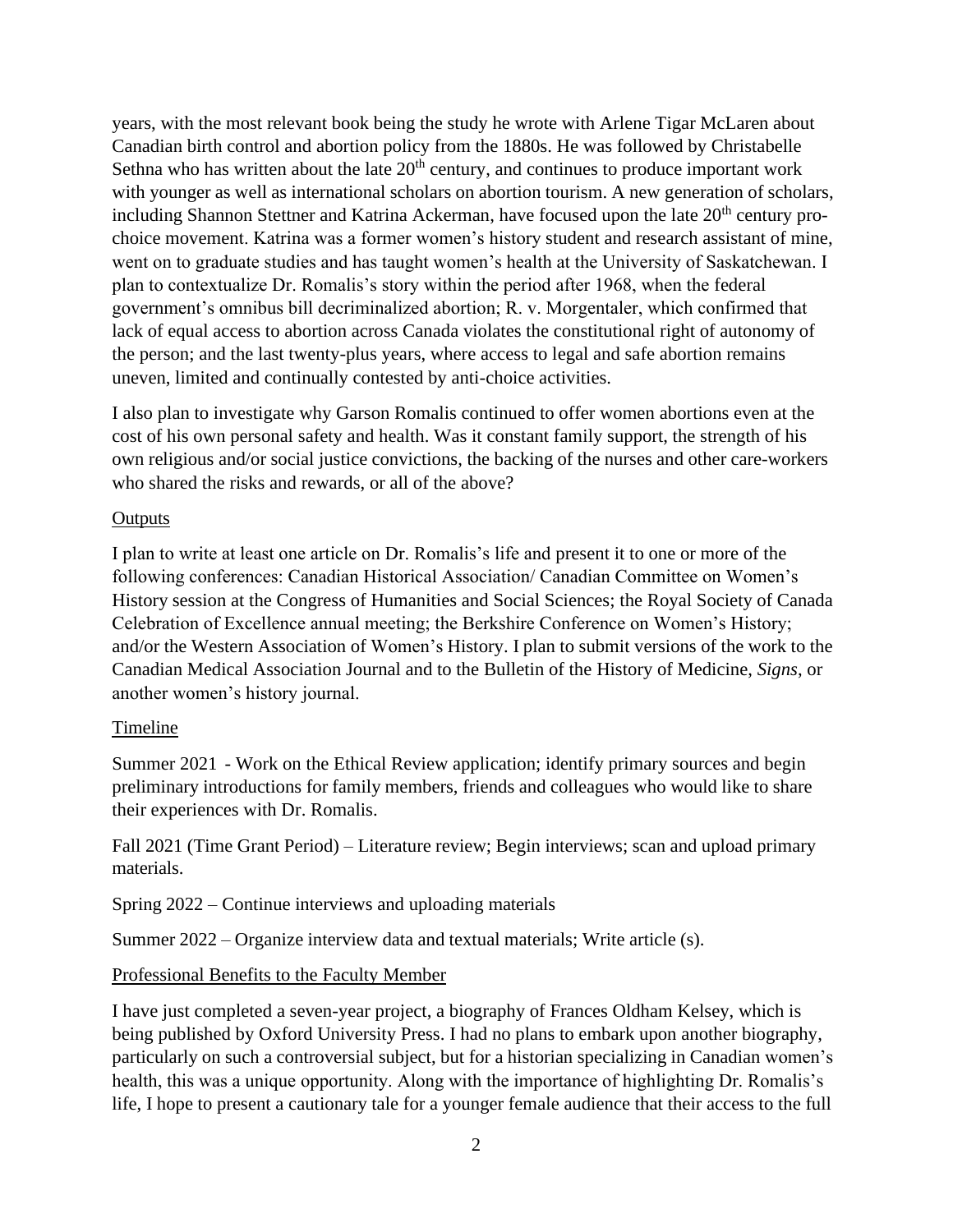range of health care options, including abortion and birth control, is not even now a permanently protected right, and that women's rights, like all human rights, must be continually safeguarded.

## Benefits to Vancouver Island University

The immediate benefit will be the employment of upper-year History or Women's Studies students as research assistants. I plan to apply for an Explore Grant to hire at least one student to aid me with a literature review, organize the raw interview data and annotate secondary literature, and apply for a work-op student as well. In previous years, I have hired summer students through the work-op programme, who took a Directed Studies course with me and therefore combined the research with an intensive one-on-one pedagogical experience. In this case, an interested student could enroll in HIST 478: The History of Women's Health.

Over the last 30 years, women's studies and women's history have become a thriving feature of the VIU curriculum, even as they have faced financial and pedagogical challenges in other North American institutions. We have maintained a balance between cutting-edge theory and evidencebased scholarship, producing curriculum that engages our students while speaking to the realities of their career needs. Our relatively small History department offers gender-based courses from five professors, more than many other larger departments, and these courses attract both female and male students. We also house the leading international journal, *Gender and History*, which employs two work-op students every semester. I therefore will have a pool of first-class students from which to draw research assistants. Over the years, virtually all of my research assistants have gone on to post-graduate programmes in History, Women's Studies, Education, Archival and Museum Studies, and others. Their graduate supervisors have commented upon the excellent research skills they have developed at Vancouver Island University. Katrina Ackerman, as noted above, undertook post-graduate work in abortion access in Canada, and it is my great pleasure to consult her on this topic.

# Preliminary Bibliographic References

R. v. Morgentaler [1988] 1 SCR 30.

Newspapers/ Magazines

"Abortion doctor stabbed in Vancouver." *CBS News*, February 8, 2000.

"Canada Abortion Doctor shot at home by Sniper." *Washington Post*, November 9, 1994.

Anne Mullens. "7:10 a.m. November 8, 1994." *Canadian Medical Association Journal*, 1998: 158; 528-31.

Garson Romalis. "Why I am an Abortion Doctor." Symposium to Mark the 20<sup>th</sup> Anniversary of R. v. Morgentaler. University of Toronto Law School. *Toronto Review of Books,* November 29, 2012.

"Garson Romalis Risked his Life to Perform Abortions," *Globe and Mail*: British Columbia: 17052093.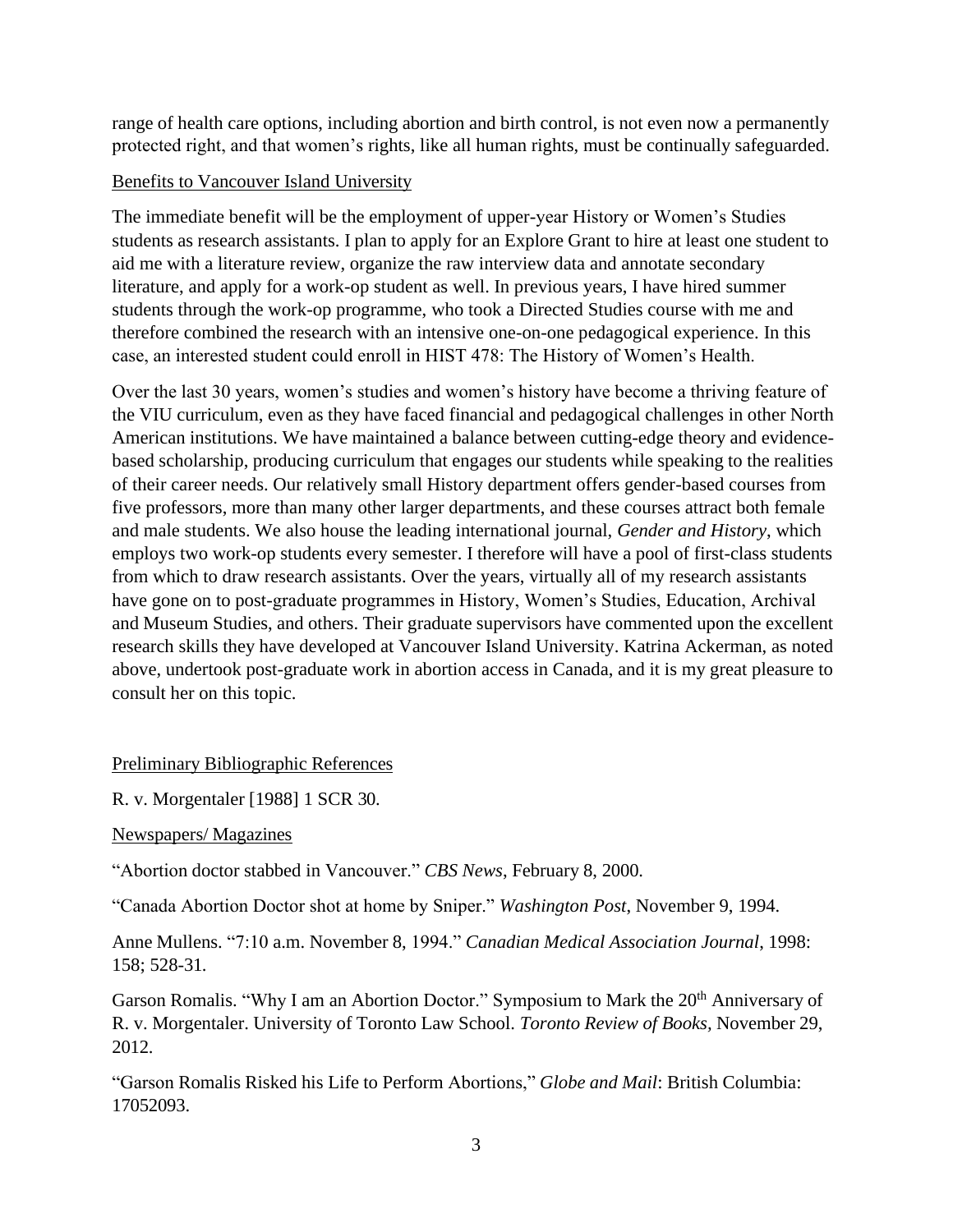Barbara Sibbald. "Police Task Force Targets 'Terrorists' behind Sniper-Style Attack on MDs." *Canadian Medical Association Journal*. November 3, 1998: 159 (9): 1153.

D. Spurgeon. "Abortion Doctor suffers second attack in six years." *British Medical Journal* (Clinical Research ed.). 321: 7255 (2000): 197.

### Podcast

"Day 6 with Brent Bradbury," episode 442, "Canada's Anti-Abortion Movement."

### Books

Patricia Baird-Windle, and Eleanor J. Bader. *Targets of Hatred: Anti-Abortion Terrorism*. New York: Palgrave for St. Martin's Press, 2001.

M. Janine Brodie, Shelley A. M. Gavigan and Jane Jenson. *The Politics of Abortion*. Toronto: Oxford University Press, 1992.

Lori A. Brown. *Contested Spaces: Abortion Clinics, Women's Shelters and Hospitals: Politicizing the Female Body*. Burlington: Ashgate Publishing Company, 2012, 2016.

Shelagh Day and Stan Persky. *The Supreme Court of Canada Decision on Abortion*. Vancouver, BC: New Star Books, 1988.

Melissa Haussman. *Abortion Politics in North America*. Boulder: Lynne Rienner, 2005.

Angus McLaren and Arlene Tigar McLaren. *The Bedroom and the State: The Changing Practices and Politics of Contraception and Abortion in Canada, 1880-1980*. Toronto: McClelland and Stewart, 1986.

Wendy Mitchinson. *Body Failure: Medical Views of Women, 1900-1950*. Toronto: University of Toronto Press, 2013.

F. L. Morton. *Morgentaler v. Borowski: Abortion, the Charter and the Courts*. Toronto: McClelland & Stewart, 1992.

Maureen Muldoon. *The Abortion Debate in the United States and Canada: A Source Book*. Vol. no. 648. New York: Garland, 1991.

Paul Saurette and Kelly Gordon. *The Changing Voice of the Anti-Abortion Movement: The Rise of "Pro-Woman" Rhetoric in Canada and the United States*. Univ. of Toronto Press, 2016.

Christabelle Sethna, "All Aboard? Canadian Women's Abortion Tourism, 1960-1980," in Cheryl Krasnick Warsh, ed. *Gender, Health and Popular Culture: Historical Perspectives* (Waterloo: Wilfrid Laurier Press, 2011: 89-108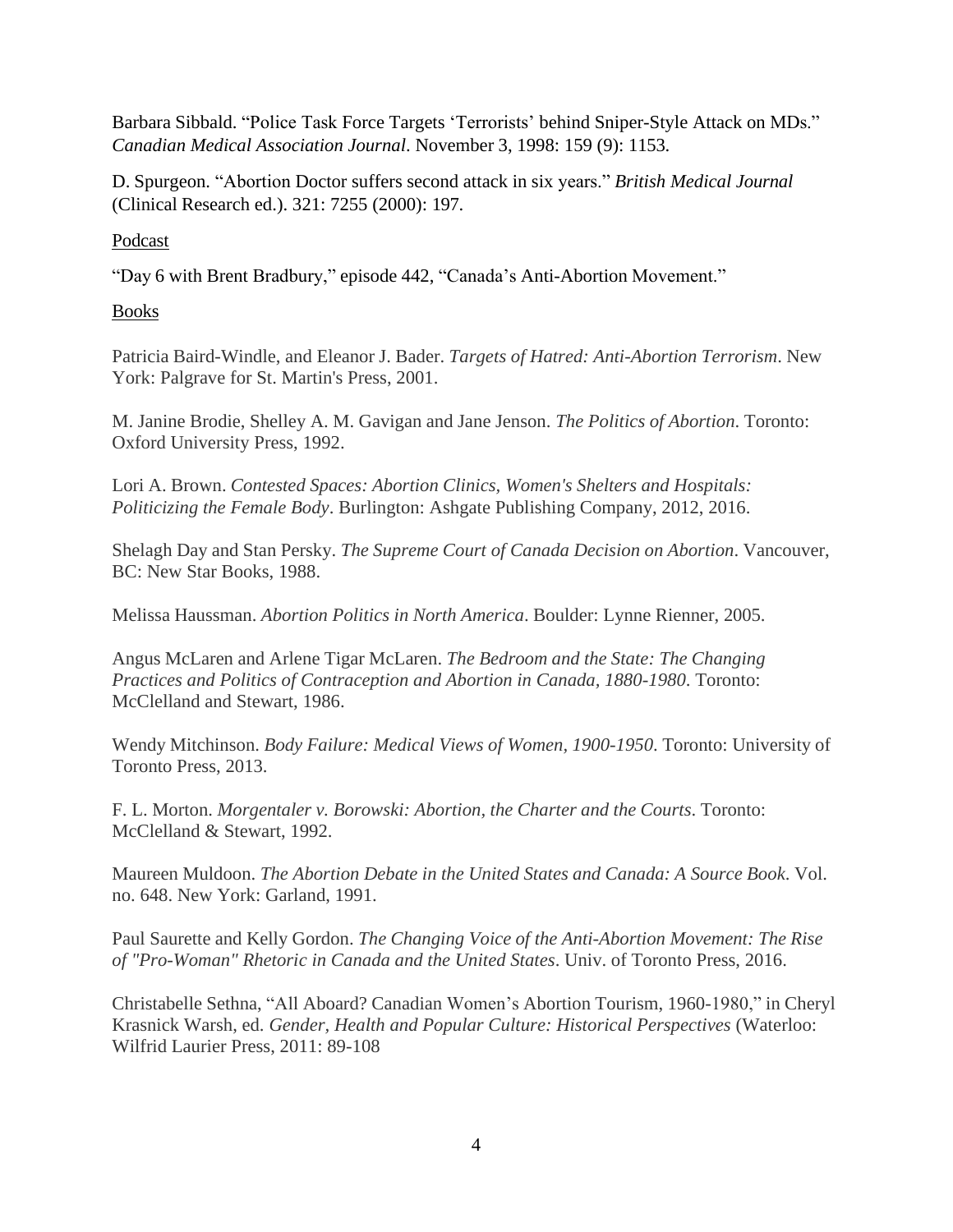Laurie Shrage. *Abortion and Social Responsibility: Depolarizing the Debate*. New York: Oxford University Press, 2003.

Shannon Stettner. *Without Apology: Writings on Abortion in Canada*. Edmonton: Athabasca University Press, 2016.

Shannon Stettner, Katrina Ackerman, Kristin Burnett and Travis Hay, eds. *Transcending Borders: Abortion in the Past and Present*. Springer, 2017.

Raymond Tatalovich. *The Politics of Abortion in the United States and Canada: A Comparative Study*. Armonk, N.Y: M.E. Sharpe, 1997.

Raymond Tatalovich. *The Abortion Controversy in Canada and the United States*. Vol. 25. Orono, ME: Canadian-American Center, University of Maine, 1996.

Ann Thomson. *Winning Choice on Abortion: How British Columbian and Canadian Feminists Won the Battles of the 1970s and 1980s*. Victoria, B.C: Trafford, 2004.

## **PUBLICATIONS**

### **Books**

*Frances Oldham Kelsey, PhD, MD: From Vancouver Island to the Food and Drug Administration* (Oxford University Press), in production.

*Atomic Childhoods: The Cold War and Children's Popular Culture*, co-edited by Katharine Rollwagen (Cambridge Scholars Press), in progress.

*History Under the Influence: Essays on Drugs and Alcohol,* co-edited by Dan Malleck (UBC Press), in press, 320 pp.

*Prescribed Norms: Women and Health in Canada and the United States since 1800* (University of Toronto Press, 2010), 315 pp.

*Consuming Modernity: Gendered Behaviour and Consumerism before the Baby Boom*, co-edited by Dan Malleck (UBC Press, 2013), 304 pp.

*Health, Gender and Popular Culture in Historical Perspective* [edited] (Wilfrid Laurier University Press, 2011), 308 pp.

*Children's Health Issues in Historical Perspective*, co-edited by Veronica Strong-Boag (Wilfrid Laurier University Press History of Childhood Series, 2005), 554 pp.

*Moments of Unreason: The Practice of Canadian Psychiatry and the Homewood Retreat, 1883- 1923* (McGill-Queen's University Press, 1989)

*Drink in Canada: Historical Essays* [edited] (McGill-Queen's Univ. Press, 1993), 272 pp.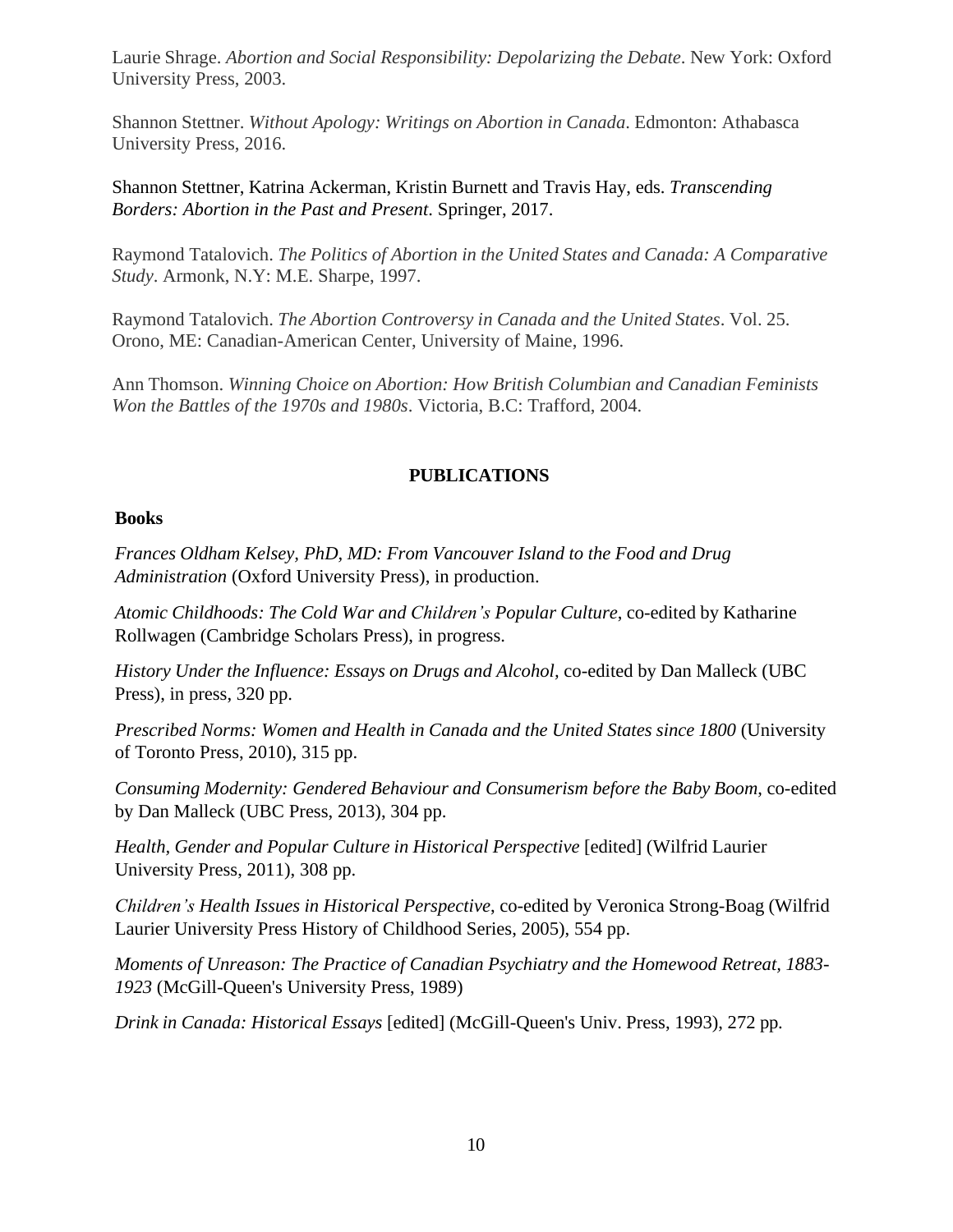*The Changing Face of Drink: Substance, Imagery and Behavior,* co-edited by Jack S. Blocker Jr. (University of Toronto Press, 1997), 400 pp.

# **Chapters in Books:**

"The Transgressive Woman: Gender, Class, Alcohol & Drugs in Canada from 1850," in D. Malleck and C. Warsh, ed. *History Under the Influence* (UBC Press), in press.

"Universal Health Care as a National Symbol," in Catherine Gidney, Michael Dawson and Don Wright, eds. *Symbols of Canada* (Between the Lines Press, 2018).

"The Good Mother of Science: Emotional Letters to Frances Oldham Kelsey during the Thalidomide Crisis," in Lara Campbell, Michael Dawson and Catherine Gidney, eds. *Activism and Affect: Second-Wave Feminism and the History of Emotions* (UBC Press, 2020).

"Gender, Spirits and Beer: Representing Female and Male Bodies in Canadian Alcohol Ads, 1930s-1970s," co-author Greg Marquis, in Patrizia Gentile & Jane Nicholas, eds. *Contesting Bodies and Nation in Canadian History* (Univ. of Toronto Press), 2012, 29p.

"Vim, Vigor and Vitality: 'Power' Foods for Kids in Canadian Popular Magazines, 1914-1954," in Marlene Epp, Franca Iacovetta & Valerie Korinek, eds. *Edible Histories, Cultural Politics: Toward a Canadian Food History*. (Univ. of Toronto Press) 2011, 24p.

"Gladys Take Your Medicine! The Menopausal Woman in North American Popular Culture, 1800-2000," in Margaret Wiley, *Women, Wellness and the Media* (Cambridge Scholars Books) 2008: 230-250.

"Spotlight on Children," with Veronica Strong-Boag, in *Children's Health Issues in Historical Perspective*: 1-22.

"Oh, Lord, pour a cordial in her wounded heart: The alcoholic woman in Victorian and Edwardian Canada," in *Drink in Canada*: 70-91.

"John Barleycorn must Die: An Introduction to the Social History of Alcohol," in *Drink in Canada*: 3-26

# **Papers in Refereed Journals:**

"Feminine Modernity in Interwar Britain and North America: Corsets, Cars and Cigarettes," cowritten by Penny Tinkler, *Journal of Women's History*, 20, 3 (2008): 113-43.

"In Vogue: North American and British Representations of Women Smokers in Vogue, 1920s-1960s," co-written by Penny Tinkler, *Canadian Bulletin of Medical History/ Bulletin canadien d'histoire de la médecine*, 24(1) 2007: 9-48.

"The *Canadian Cigar and Tobacco Journal* in the Forties: A Remembrance," *The Social History of Alcohol and Drugs: An Interdisciplinary Journal*, 21, 1 (2007): 3-29.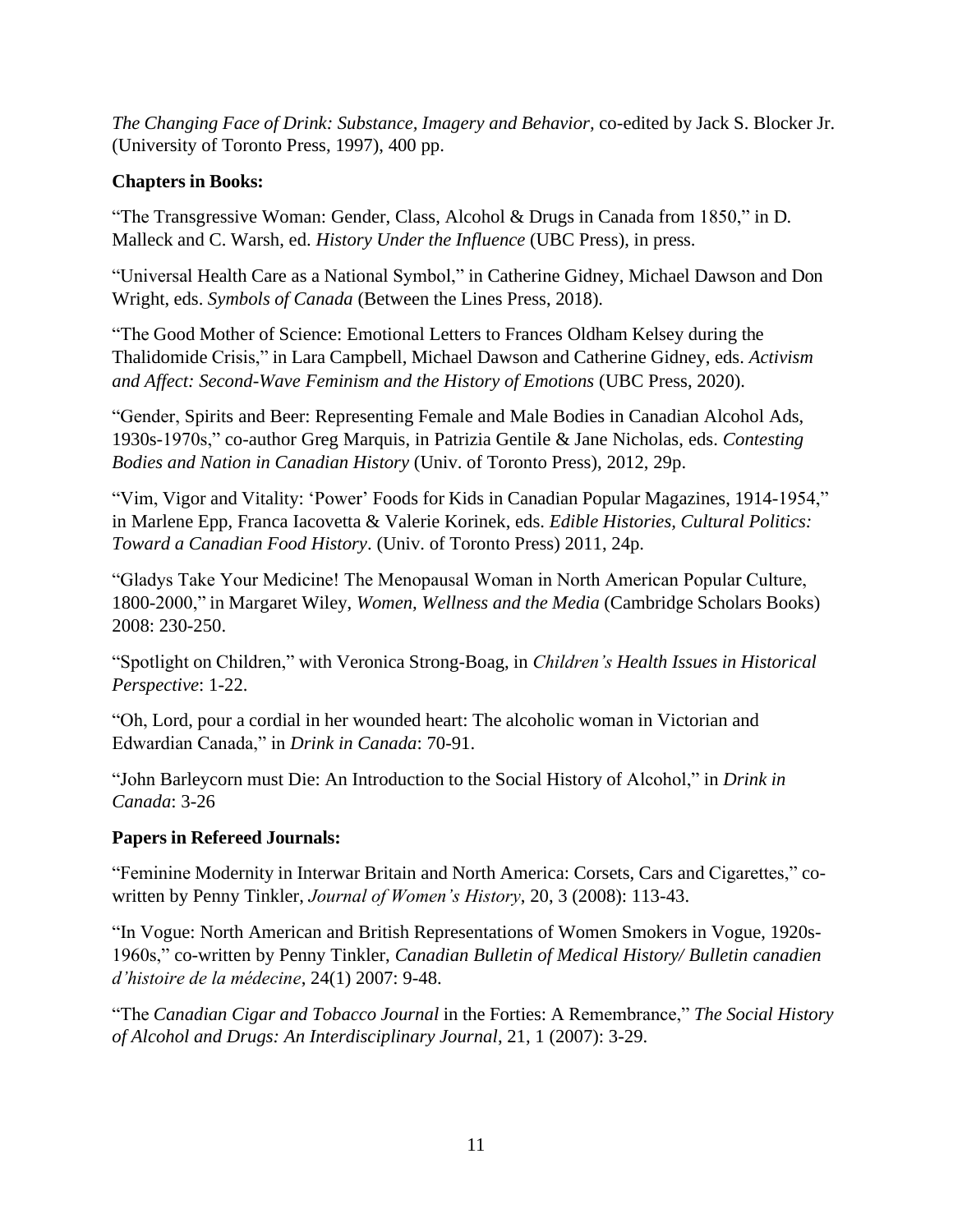"Teaching Alcohol and Drug History to Undergraduates," *The Social History of Alcohol and Drugs Review*, 20, 2 (2006): 291-297.

"Smoke and Mirrors: gender representation in North American tobacco and alcohol advertisements before 1950," *Histoire Sociale/Social History* 31 (1998): 183-223.

"Adventures in Maritime Quackery: The Leslie E. Keeley Gold Cure Institute of Fredericton, NB," *Acadiensis* 17 (1988): 109-30.

"Because There is Pain: alcoholism, temperance and the Victorian physician," *Canadian Bulletin of Medical History* 3 (1985): 1-22.

"The Aristocratic Vice: medical treatment of drug addiction at the Homewood Retreat, 1883- 1900," *Ontario History* 75 (1983): 403-27.

"In Charge of the Loons: a portrait of the London, Ontario Asylum for the Insane in the 19th century," *Ontario History* 74 (1982): 138-84.

## **Papers in Refereed Conference Proceedings:**

"The First Mrs. Rochester: wrongful confinement, social redundancy and commitment to the private asylum, 1880-1910," CHA *Historical Papers* 1988: 145-67

## **Review Essays:**

"Giving Birth in Canada by Wendy Mitchinson," *Canadian Historical Review* (2003) "The Historiography of Canadian Health Care: an update," *Acadiensis* 26 (1997) 2 "Alcohol and Temperance," *Histoire sociale/Social History*, 32 (May 1999) 63

## **Dictionary Entries:**

*Tobacco in History and Culture: An Encyclopedia*, eds. Goodman, Norton and Parascandola (Farmington Hills, MI: Charles Scribner's Sons, 2004): "Marketing"

*Alcohol and Temperance in Modern History: An International Encyclopedia,* eds. Jack S. Blocker Jr., David M. Fahey and Ian R. Tyrrell (Santa Barbara: ABC Clio, 2003): "Alcohol as Medicine"; "Canadian Advertising Regulations"; "Dominion Alliance for the Total Suppression of the Liquor Traffic"; "Francis Stephens Spence"; "Homewood Retreat"; "Keeley Institutes"; "Leslie Enraught Keeley"; "Stephen Lett"

*The Oxford Companion to Canadian History*, ed. Gerald Hallowell (Toronto: Oxford University Press, 2004): "Brewing and Distilling"; "Prohibition"

# **Conference Papers:**

"Pharmacology on the Defensive: Animal Research and its Opponents," Pharmacy in History Symposium, University of Wisconsin-Madison, September 2020.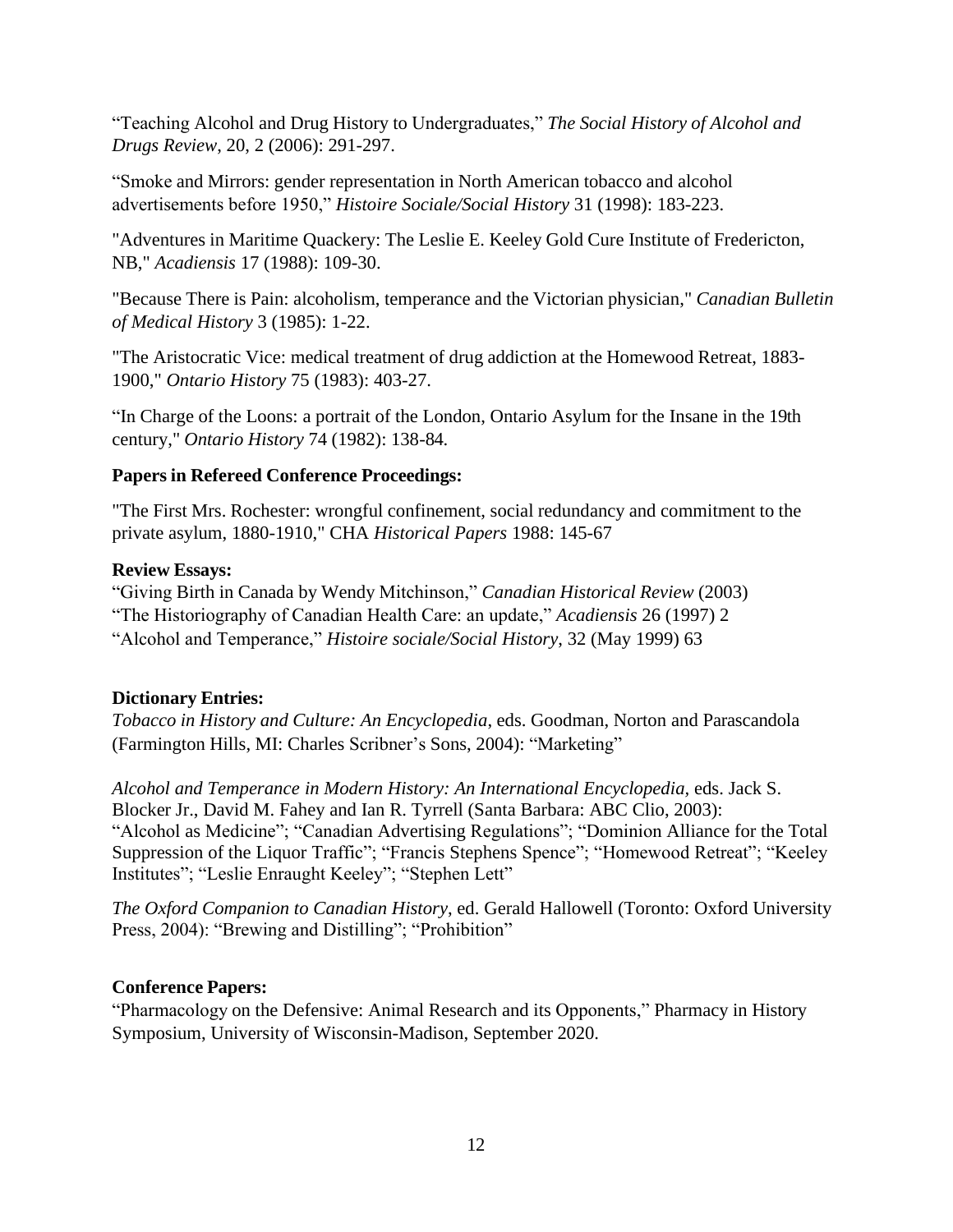"Justice through Strength and Courage: Television and North American Cold War Childhoods in the 1950s." Hawaii University International Conference in Humanities, Social Sciences and Education, Honolulu, January 2020 (co-written by Katharine Rollwagen).

"Hunting Armadillos and Whales: Frances Oldham [Kelsey] at the University of Chicago in the 1930s." Canadian Society for the History of Medicine, Congress of Learned Societies, University of British Columbia, June 2019.

"Justice through Strength and Courage: Television and North American Cold War Childhoods in the 1950s." Canadian Society for the History of Childhood, Congress of Learned Societies, UBC, June 2019 (co-written by Katharine Rollwagen).

"Frances Kelsey, Thalidomide and the Good Mother of Science," Royal Society of Canada, British Columbia Branch, Inaugural Lecture Series, January 2018.

"The Transgressive Woman: Gender, Class, Alcohol & Drugs in Canada from 1850," International Federation for Research on Women's History Conference, Simon Fraser University, Vancouver, August 2018.

"Dr Frances Oldham Kelsey & Thalidomide," Hawaii University International Conference in Humanities, Social Sciences and Education, Honolulu, January 2018.

"Dr Frances Oldham Kelsey & Thalidomide," Café Event, Royal Society of Canada Celebration of Excellence, Winnipeg, November 2017.

"Letters to Dr Kelsey: Thalidomide and the Quest for Good Science in the Nuclear Age." Alcohol, Tobacco & Drug Use History, Policy and Regulation Symposium, Vancouver Island University, Nanaimo, November 2015.

"Children and Tobacco: A Snapshot of the Trial Documents," Historical Reflections on Evidence Produced in the Blais-Letourneau Trials Symposium, Montreal, May 2015.

Chair/Commentator, Session on Second Wave Feminism, Western Association of Women Historians Conference, Sacramento, May 2015.

"Gender, Spirits and Beer: Representing Female and Male Bodies in Canadian Alcohol Ads, 1930s-1970s," co-written by Greg Marquis. Canadian Society for the History of Medicine. Congress of Learned Societies, University of Waterloo, Waterloo, 2012.

"Vim Vigor and Vitality: 'Power' Foods for Kids in Canadian Popular Magazines, 1914-1954." Pediatric Rounds, Nanaimo Regional General Hospital, April 2012.

Commentator. "Bodies in Question: Sexual Identity, Sexual Freedom and Women's Activism," Canadian Committee on Women's History Conference, Vancouver, 2010.

"Writing Gender, Health and Popular Culture, or if I Called it Sex, Drugs and Rock'n'Roll, Would I Sell More Books?" Faculty of Arts Colloquium, Vancouver Island University, 2010.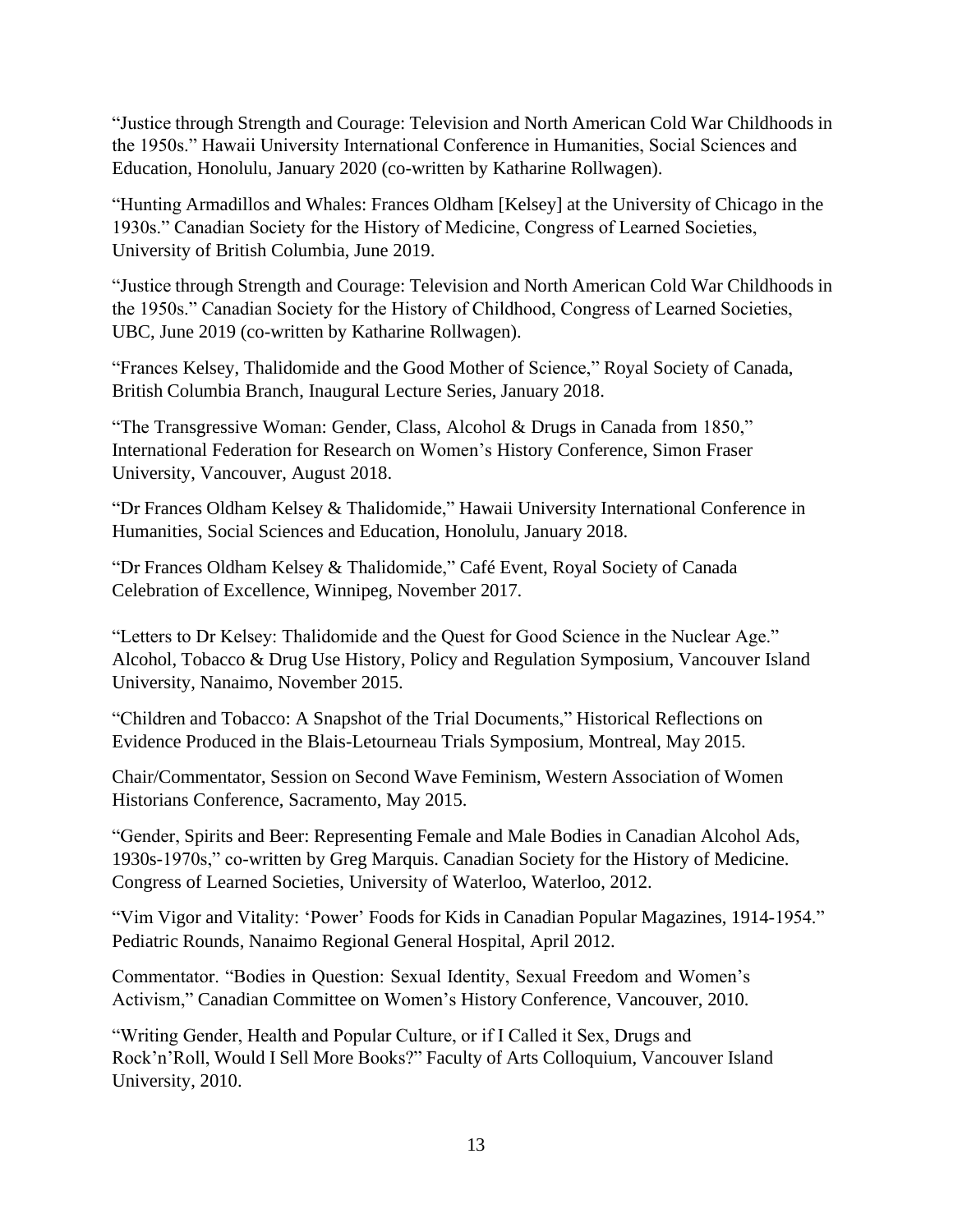Chair, Roundtable on Gender and Health, Canadian Society for the History of Medicine, Congress of Learned Societies, Concordia University, Montreal, 2010.

Invited Panelist, "Nursing History Scholarship: Editor's Forum," Canadian Association for the History of Nursing [CAHN], University of Toronto, 2008.

Panelist, "Workshop on Publishing in the *Canadian Bulletin of Medical History*," Canadian Society for the History of Medicine [CSHM], UBC, 2008.

Warsh & Tinkler, "Feminine Modernity in Interwar Britain and North America," American Historical Association Pacific Branch, University of Hawaii, Honolulu, 2007.

"Vim, Vigor and Vitality: 'Power' Foods for Kids in Canadian Popular Magazines, 1914-1954," Canadian Historical Association [CHA], Univ. of Saskatchewan, 2007.

"Networks of Support: Networks of Opposition: Medical Education of North American Women," CSHM, University of Western Ontario, London, 2005.

Warsh & Tinkler, "The Body in Vogue: Gender & Tobacco Ads in U.S. & British Vogue, 1920s-60s," International Conference on Drugs & Alcohol History, Huron College, London, 2004.

"Wendy's Last Night in the Nursery: The 'Disease' of Menstruation & its Treatment," CSHM, Dalhousie University, 2003.

"Gladys! Take your Medicine! The Experience, Culture & Business of Menopause, 1800-2001," CSHM, Univ. of Toronto, 2002.

"Teaching Alcohol & Drug History to Undergraduates Roundtable," Canadian Historical Association, Univ. of Toronto, 2002.

Invited Plenary Discussant, Hannah International Conference on the History of Mental Illness, University of Toronto and McMaster University, 2001.

Commentator, "Female Alcoholism and Fetal Alcohol Syndrome," Conference on Historical Perspectives on Alcohol and Drug Use in America, 1700-1997, College of Physicians and Surgeons, Philadelphia, 1997

Commentator, "Determining Dress in Toronto, Montreal and Winnipeg in the 19th and Early 20th Centuries," CHA, Brock University, St. Catharine's, 1996

"Freedom and Addiction: Gender Representation in North American Alcohol and Tobacco Advertising, 1920-1950," American Historical Association. Pacific Section. Maui, 1995

"Freedom and Addiction: Gender Representation in North American Alcohol and Tobacco Advertising, 1920-1950," History Department Colloquium, University of Victoria, 1995

"The Portrayal of Women and Men in Beverage and Tobacco Advertising." Lecture Series. Centre for Research in Women's Studies, Univ. of British Columbia, 1994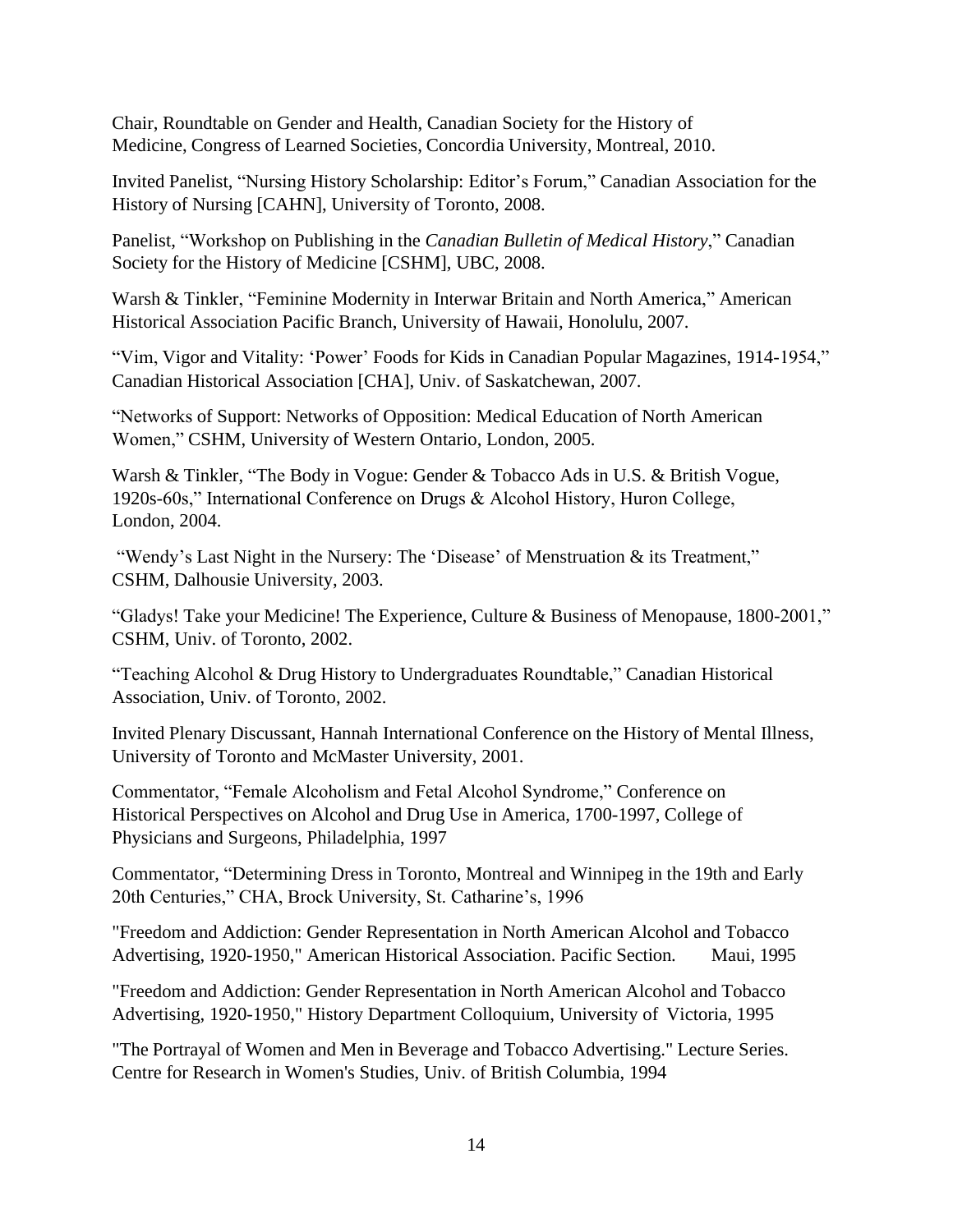"Gender Differences in Drug/Alcohol Use and Misuse." Clinical Challenges in Substance Abuse: Third Interdisciplinary Conference for Health Care Professionals. Greensboro, NC, 1993

"Historical Perspectives on Women and Alcohol Abuse." Women's Committee of the Governor's Council on Drugs and Alcohol Abuse, State of North Carolina. Durham, NC, January 13, 1993

"Contemporary Issues in Women's Health: An International Perspective." Global Forum Series, Center for International Studies, Duke University, 1992

"The Female Alcoholic: A History." Alcohol and the Feminine Spirit: Women's Center Seminar, Duke University, 1992

"Oh, Lord, Pour a Cordial in her Wounded Heart: The Alcoholic Woman in Victorian and Edwardian Canada." Canadian Historical Association, Kingston, 1991

"The Alcoholic Woman in the Victorian Period." Center for Canadian Studies, Duke University, 1991

"The Homewood Retreat: Family Motivations for Commitment and the Dynamics of Social Redundancy." Historical Perspectives on Aging Workshop, University of Ottawa, 1991

"The Bitter Cup: The Alcoholic Woman in Victorian Canada." Hannah Chair Lecture Series on Gender and Medicine, University of Ottawa, 1991

"The Homewood Retreat 1880-1920." History Department Colloquium, University of Guelph, 1990

"Women and Alcohol, 1840-1920." Institute for the History and Philosophy of Science & Technology, University of Toronto, 1990

"Psychiatric Treatment of Alcoholism." Luna Society for the History of Medicine, Toronto, 1990

"Psychiatry in Victorian Canada." History Department Colloquium, Brock Univ., 1990

"The First Mrs Rochester: Wrongful Confinement, Social Redundancy and Commitment to the Private Asylum." Canadian Historical Association, Windsor, 1988

"Adventures in Maritime Quackery: The Keeley Institute of Fredericton, NB." Canadian Society for the History of Medicine, Windsor, 1988

"Myths and Realities of Female Commitment to Private Asylums, 1880-1920." Popular Culture Association, Montreal, 1987

"The History of Medicine." Social Science Council of New Brunswick, Fredericton, 1986

"The History of Drug Addiction in Canada." Nursing Association of New Brunswick, Fredericton, 1986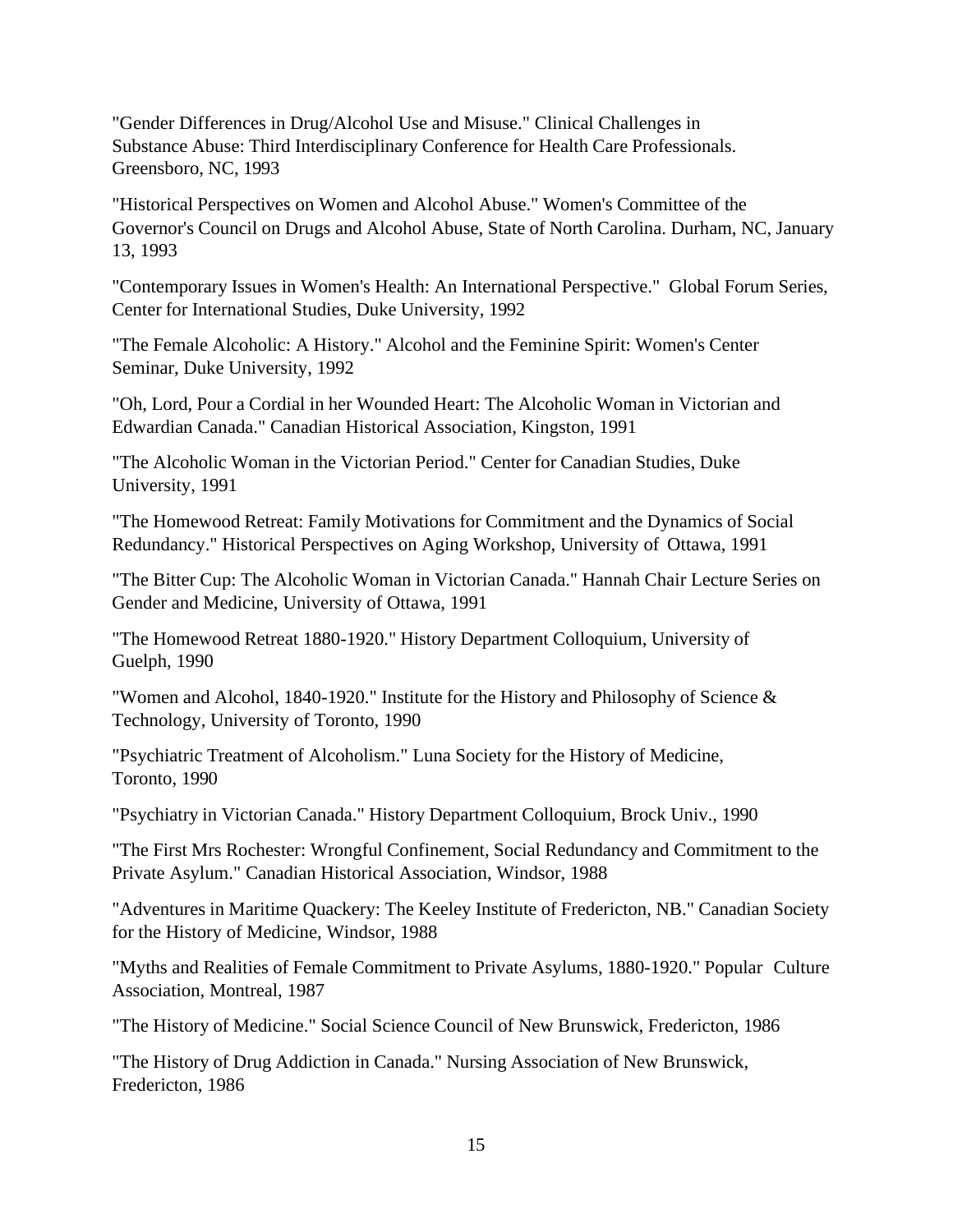"Because there is Pain: The Discovery and Treatment of Alcoholism in Victorian Canada." Canadian Society for the History of Medicine, Guelph, 1984

"The Aristocratic Vice: Drug Addiction and the Homewood Retreat." Canadian Society for the History of Medicine, Vancouver, 1983

"The Treatment of Addiction in the 19th Century." 3rd Kingston Conference on the History of Science, Technology and Medicine, 1983

"Psychiatrist and Patient: Dr Stephen Lett of the Homewood Retreat." History Department Colloquium, Queen's University, 1983

"The London, Ontario Asylum for the Insane." 2nd Kingston Conference on the History of Science, Technology and Medicine, 1981

## **Non-refereed Contributions:**

Royal Society of Canada. Bulletin of the Academy of the Arts & Humanities. Feature Columnist:

"Richard Maurice Bucke." November 2019 "Sir William Osler." August 2018 "Sir Sandford Fleming." April 2018

"Justice through Strength and Courage: Television and North American Cold War Childhoods in the 1950s" [co-author Katharine Rollwagen], Arts & Humanities Colloquium, Vancouver Island University, Spring 2020.

"Dr. Frances Kelsey: Women's Health Warrior," Canadian Federation of University Women of Parksville, Qualicum, British Columbia, February, 2018.

"Letters to Dr. Kelsey: Thalidomide and the Quest for Good Science in the Nuclear Age," Arts & Humanities Colloquium, Vancouver Island University, February 2017.

"Dr. Frances Kelsey: From Cobble Hill to the F.D.A.," Retired Physicians Luncheon, April 2017.

"Bridging the Generation Gap: Changes & Challenges to Volunteerism," Zonta 2016 District 8 Governors Seminar, September 23, 2016.

"Dr Frances Oldham Kelsey: From Cobble Hill to the F.D.A," Nanaimo Historical Society, April 2016.

"Canadian Women in World War Two," Canadian Federation of University Women of Central Vancouver Island, November 24, 2014.

"Emily Stowe & Early Canadian Women Physicians," *Today in Canadian History*, CJSW Radio, Website & Podcast, 16 July 2010.

Commentator, "20<sup>th</sup> Century Canadian Obesity," CHA, UBC, June 2008.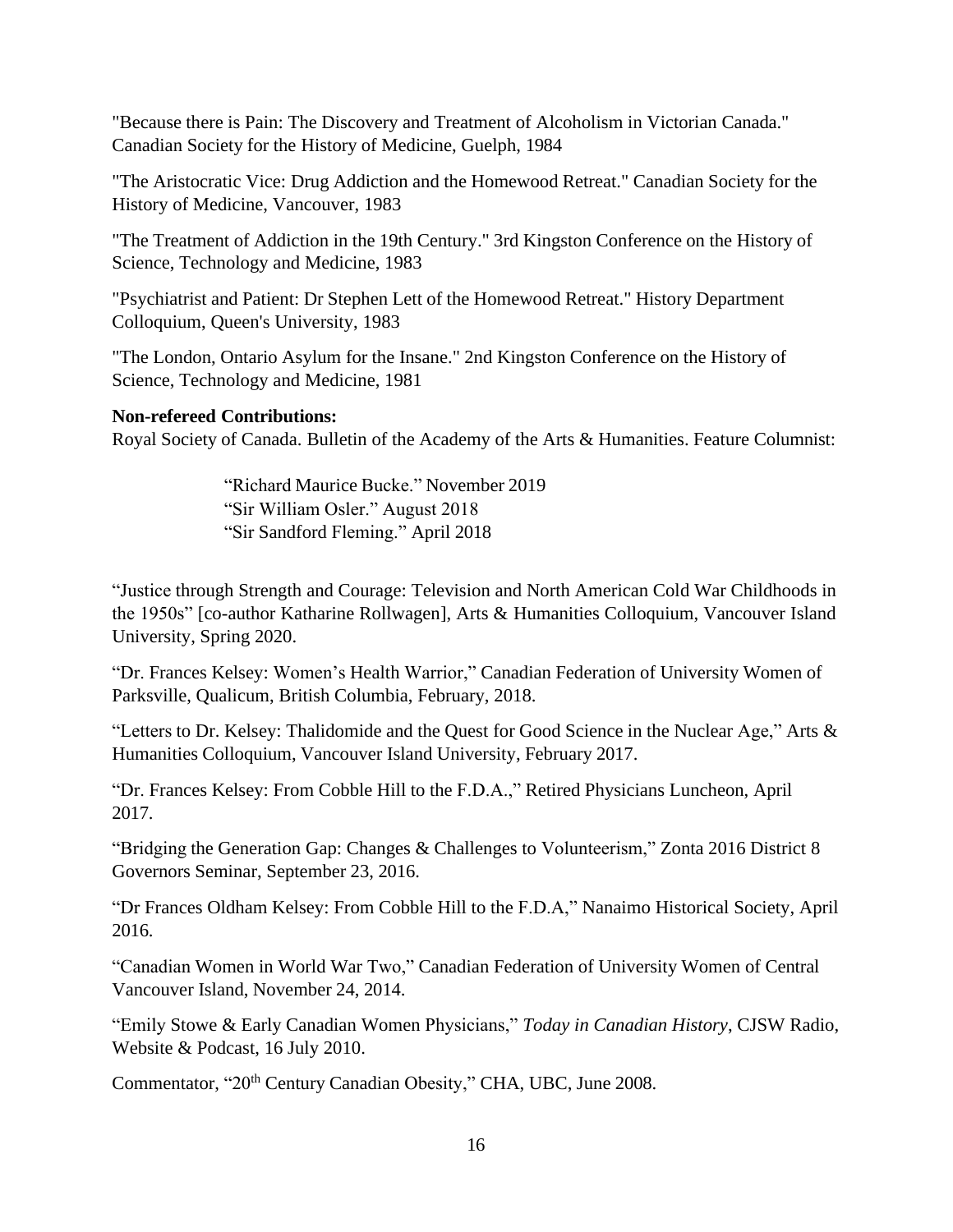\*"Corsets, Cars & Cigarettes," Clarence Karr Symposium, Malaspina U-C, May 2006.

"*The Freedom to Smoke* by Jarrett Rudy," *Rev. d'histoire de l'Amer. francaise*, 2006.

"Ditch the Wicked Witch Imagery", *Nanaimo News Bulletin*, 6 November 2004.

Commentator, "Alcohol & Drug Use in Post-War Canada," CHA, Dalhousie, May 2003.

*Family Practice: Canada's National Weekly for Primary Care:* "Opium eating in the Victorian era"; "The practice of Indian medicine"; "The biosocial impact of European contact with Amerindians"; "The doctor and the demon rum"; "The 19th century hospital"; "Cholera - the 19th century curse"

#### **Reviews of** *Prescribed Norms*

Sarah Glassford, Histoire Sociale, 2012

Kristin Burnett, *Medical History,* January 2012.

Jennifer Ellison, *Canadian Bulletin of Medical History*, 29, 1 (2012): 198-9.

Wendy Kline, *ISIS*, 102, 3 (1991): 545-6.

Cynthia Toman, *American Association for the History of Nursing/ Nursing History Review*, 20 (2012).

Linda Quiney, *Canadian Historical Review*, 92, 1 (March 2011): 197-98. M.L. Charleroy, *Choice*, June 2010: 1961.

Megan Curran, *The Watermark: Newsletter of the Archivists & Librarians in the History of the Health Sciences*, 34, 1 (Winter 2010-2011): 52-53.

Lesley Biggs, *Social History of Medicine*, 24, 1 (April 2011): 529-30. Rima Apple, *J. History of Medicine & Allied Sciences*, online Jan. 9, 2012. "What We're Reading List," Canadian Women's Health Network, 12, 1 (Fall/Winter

2009-10).

### **Reviews of** *Consuming Modernity*

Michael Dawson, *Canadian Historical Review*, 95, 3 (September 2014): 471-3. Sarah Elvins*, Labour/Le Travail*, 74 (Fall 2014): 404-6. Scott Stephen*, Manitoba History*, 76 (Fall 2014): 39-41. *Research and Reference Book News*, 28, 5 (October 2013), n.p.

#### **Reviews of** *Gender, Health and Popular Culture*

Karen Flynn, *Bulletin of the History of Medicine*, 87, 1 (Spring 2013): 133-5. Vicky Long, *Isis*, 103, 4 (2012): 777-778. Judith Mintz, *Canadian Woman Studies*, 29, 3 (Spring 2012): 196. Erika Dyck, *Labour/Le Travail*, 22 Sept 2012, 3pp. Online. Accessed 4/12/2013. Rebecca Godderis, *Canadian Bulletin of Medical History*, 2012: 416-418. "What We're Reading," *Canadian Women's Health Network*, 12, 2 (Spring/ Summer 2012).